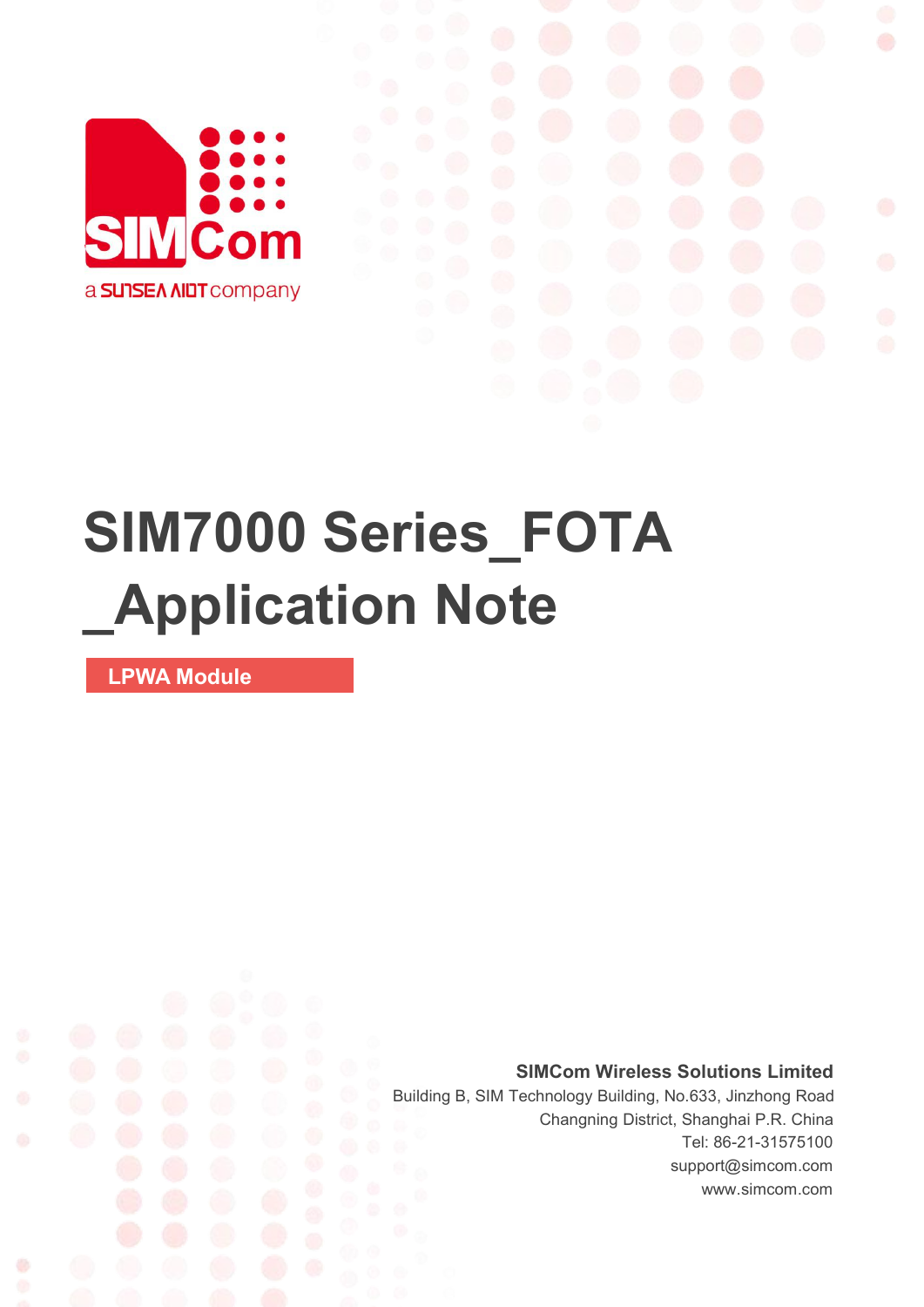

| <b>Document Title:</b> | IM7000 Series_FOTA_Application Note |
|------------------------|-------------------------------------|
| <b>Version:</b>        |                                     |
| <b>Date:</b>           | <sup>ን</sup> በ2በ በ7 28              |
|                        |                                     |

#### **GENERAL NOTES**

SIMCOM OFFERS THIS INFORMATION AS A SERVICE TO ITS CUSTOMERS. TO SUPPORT APPLICATION AND ENGINEERING EFFORTS THAT USE THE PRODUCTS DESIGNED BY SIMCOM. THE INFORMATION PROVIDED IS BASED UPON REQUIREMENTS SPECIFICALLY PROVIDED TO SIMCOM BY THE CUSTOMERS. SIMCOM HAS NOT UNDERTAKEN ANY INDEPENDENT SEARCH FOR ADDITIONAL RELEVANT INFORMATION, INCLUDING ANY INFORMATION THAT MAY BE IN THE CUSTOMER'S POSSESSION. FURTHERMORE, SYSTEM VALIDATION OF THIS PRODUCT DESIGNED BY SIMCOM WITHIN A LARGER ELECTRONIC SYSTEM REMAINS THE RESPONSIBILITY OF THE CUSTOMER OR THE CUSTOMER'S SYSTEM INTEGRATOR. ALL SPECIFICATIONS SUPPLIED HEREIN ARE SUBJECT TO CHANGE.

#### **COPYRIGHT**

THIS DOCUMENT CONTAINS PROPRIETARY TECHNICAL INFORMATION WHICH IS THE PROPERTY OF SIMCOM WIRELESS SOLUTIONS LIMITED COPYING, TO OTHERS AND USING THIS DOCUMENT, ARE FORBIDDEN WITHOUT EXPRESS AUTHORITY BY SIMCOM. OFFENDERS ARE LIABLE TO THE PAYMENT OF INDEMNIFICATIONS. ALL RIGHTS RESERVED BY SIMCOM IN THE PROPRIETARY TECHNICAL INFORMATION , INCLUDING BUT NOT LIMITED TO REGISTRATION GRANTING OF A PATENT , A UTILITY MODEL OR DESIGN. ALL SPECIFICATION SUPPLIED HEREIN ARE SUBJECT TO CHANGE WITHOUT NOTICE AT ANY TIME.

#### **SIMCom Wireless Solutions Limited**

Building B, SIM Technology Building, No.633 Jinzhong Road, Changning District, Shanghai P.R. China Tel: +86 21 31575100

Email: [simcom@simcom.com](mailto:simcom@simcom.com)

#### **For more information, please visit:**

<https://www.simcom.com/download/list-863-en.html>

**For technical support, or to report documentation errors, please visit:** https://www.simcom.com/ask/ or email to: [support@simcom.com](mailto:support@simcom.com)

*Copyright © 2020 SIMCom Wireless Solutions Limited All Rights Reserved.*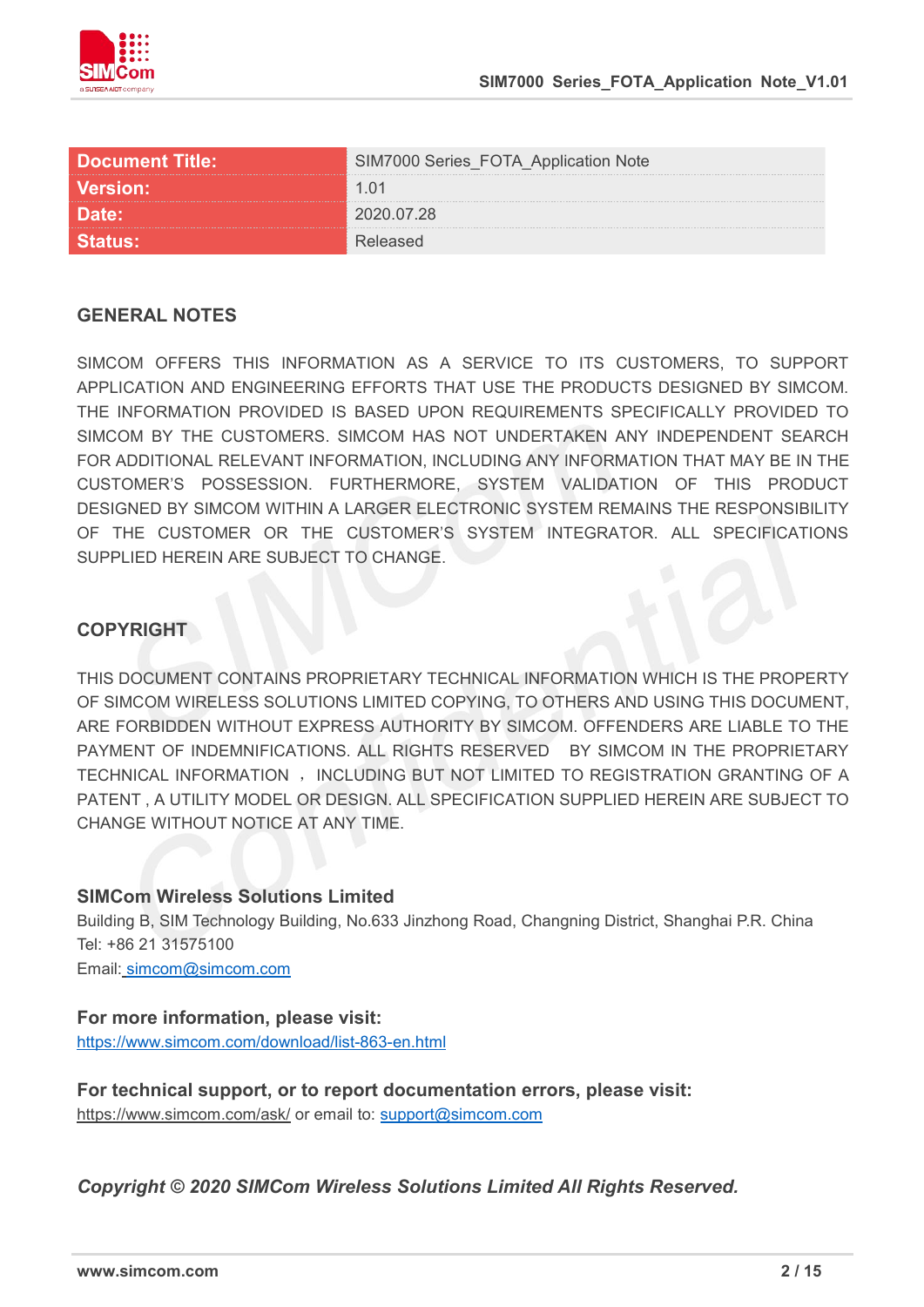

# **About Document**

## **Version History**

| <b>Version</b> Date |                       | <b>lwner</b> | What is new                         |
|---------------------|-----------------------|--------------|-------------------------------------|
| V <sub>1.00</sub>   |                       |              | 2020.02.26 Wenjie.Lai First Release |
| V1.01               | 2020.07.28 Wenjie.Lai |              |                                     |

### **Scope**

**This document applies to the following products**

|                   |                                             | Size(mm) Comments |
|-------------------|---------------------------------------------|-------------------|
|                   | SIM7000E/C/A/G   Cat-M1(/NB1/EGPRS)   24*24 |                   |
| <b>SIM7000E-N</b> |                                             |                   |
|                   |                                             |                   |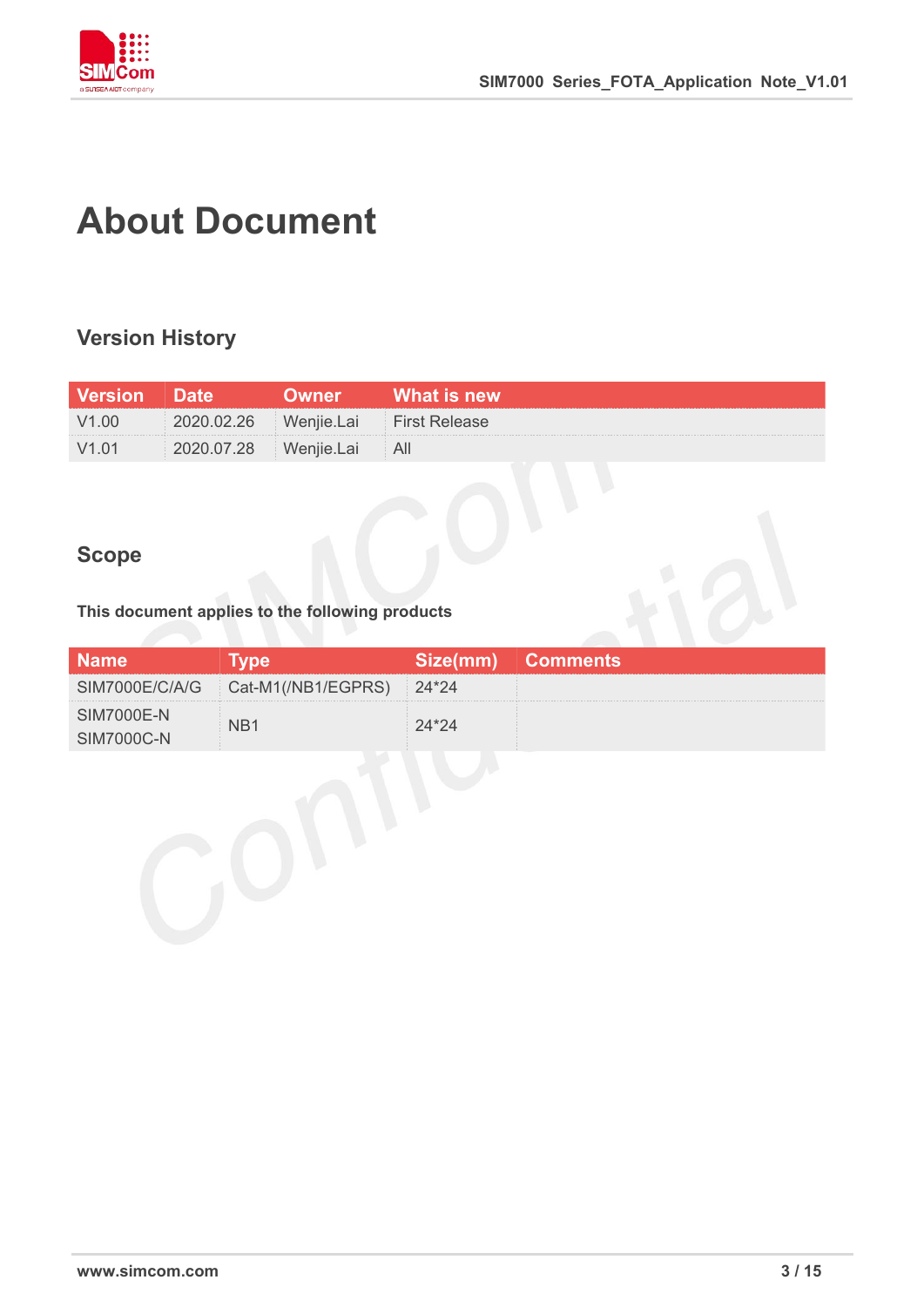

# **Contents**

| 1              |       |  |
|----------------|-------|--|
|                | 1.1   |  |
|                | 1.2   |  |
|                | 1.3   |  |
| $\overline{2}$ |       |  |
| 3              |       |  |
|                | 3.1   |  |
| 4              |       |  |
|                | 4.1   |  |
|                | 4.2   |  |
| 5              |       |  |
|                | 5.1   |  |
|                | 5.2   |  |
|                | 5.2.1 |  |
|                | 5.2.2 |  |
|                | 5.2.3 |  |
|                | 5.3   |  |
|                | 5.4   |  |
|                |       |  |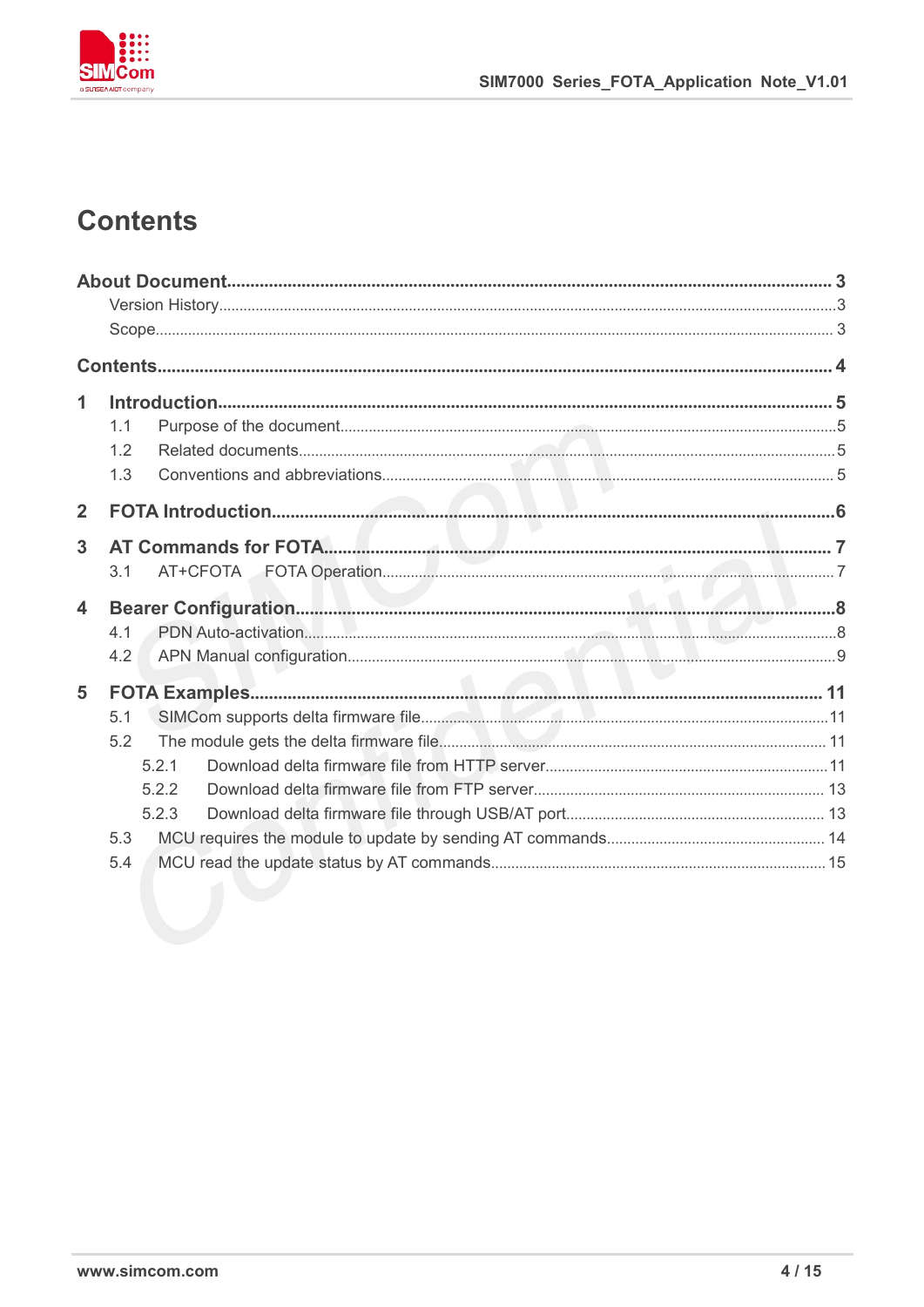

# **1 Introduction**

### **1.1 Purpose of the document**

Based on module AT command manual, this document will introduce FOTA application process.

Developers could understand and develop application quickly and efficiently based on this document.

#### **1.2 Related documents**

[1] SIM7000 Series\_AT Command Manual

### **1.3 Conventions and abbreviations**

In this document, the GSM engines are referred to as following term:

- $\bullet$  ME (Mobile Equipment);
- MS (Mobile Station);
- TA (Terminal Adapter);
- DCE (Data Communication Equipment) or facsimile DCE (FAX modem, FAX board);

In application, controlling device controls the GSM engine by sending AT Command via its serial interface. The controlling device at the other end of the serial line is referred to as following term:

- **•** TE (Terminal Equipment);
- DTE (Data Terminal Equipment) or plainly "the application" which is running on an embedded system;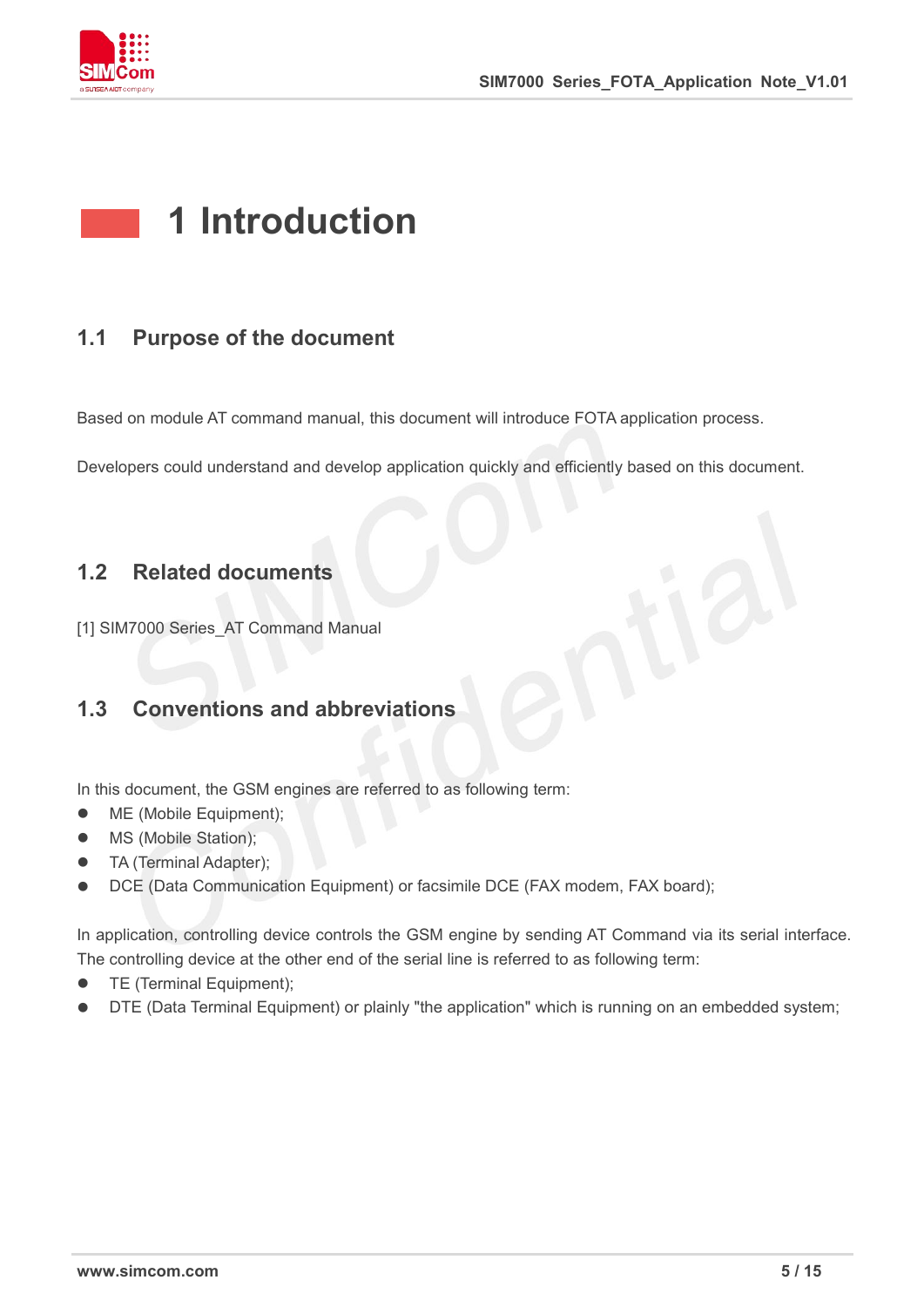

# **2 FOTA Introduction**

FOTA is the abbreviation of firmware upgrade Over the Air.

FOTA provides a way which allows device to update the core firmware over the air. Considering the specialty and variety of modern usage, SIMCom refines the whole FOTA procedure, customers can use ATC interface provided by SIM7000 Series, and accomplish SIM7000 Series Firmware upgrading according to their own condition.

Before firmware updating, a delta firmware package which contains only the differences between the source and the target firmware versions has to be obtained. By this way, the amount of data transmitted and the time taken can be reduced.

SIMCom defines the upgrading process:

- 1) Get the delta file from SIMCOM.
- 2) Put the delta file on HTTP(S) or FTP server or FS.
- 3) Get delta file to module directory "/fota/update.zip".
- 4) Executing AT+CFOTA=1 to update the firmware.
- 5) Query FOTA result and module firmware version.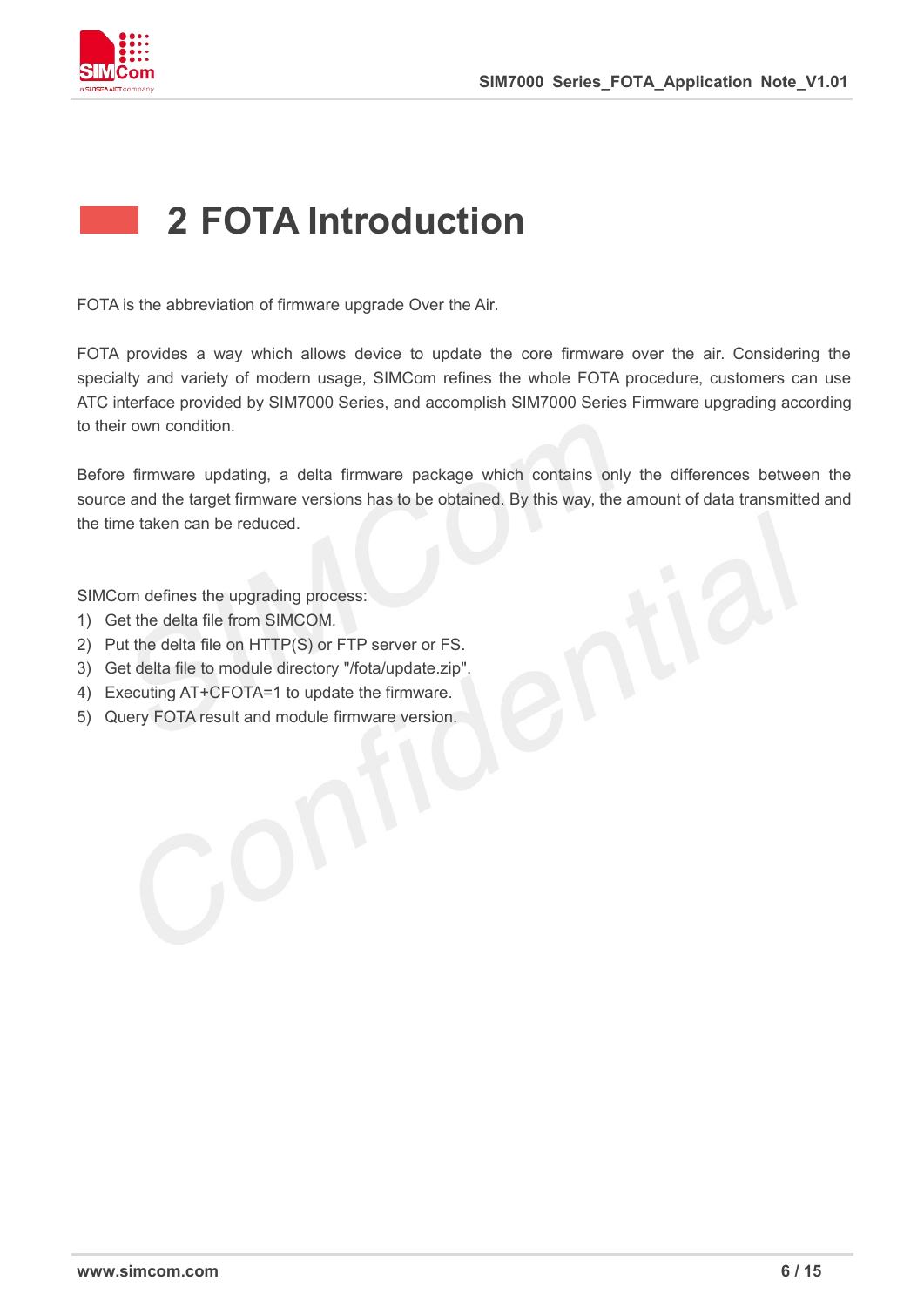

# **3 AT Commands for FOTA**

| <b>Command</b>  | <b>Description</b>    |
|-----------------|-----------------------|
| <b>AT+CFOTA</b> | <b>FOTA Operation</b> |

# **3.1 AT+CFOTA FOTA Operation**

| <b>AT+CFOTA FOTA Operation</b>                                                 |                                                                                                                                                                                                                                                                                                                                                                                                  |
|--------------------------------------------------------------------------------|--------------------------------------------------------------------------------------------------------------------------------------------------------------------------------------------------------------------------------------------------------------------------------------------------------------------------------------------------------------------------------------------------|
|                                                                                | Response<br><b>OK</b>                                                                                                                                                                                                                                                                                                                                                                            |
| <b>Write Command</b><br><b>AT+CFOTA=<mo< b=""><br/>de<sub>&gt;</sub></mo<></b> | If error is related to ME functionality:<br>+CME ERROR: <err><br/>Parameters<br/><mode><br/>1 Format the data area to be written, it is mandatory for writing data<br/>Clean the flag<br/>0</mode></err>                                                                                                                                                                                         |
| <b>Read Command</b><br><b>AT+CFOTA?</b>                                        | Response<br>+CFOTA: <status><br/><b>OK</b><br/><b>Parameters</b><br/><status><br/>The module is updating.<br/>1<br/>start to recovery modem<br/><math>\overline{2}</math><br/>3<br/>fail in recovery modem<br/>start to recovery AP<br/>4<br/>5<br/>fail in recovery AP<br/>6<br/>The module updates successfully<br/>7<br/>The module updating fails<br/>Clean the flag<br/>8</status></status> |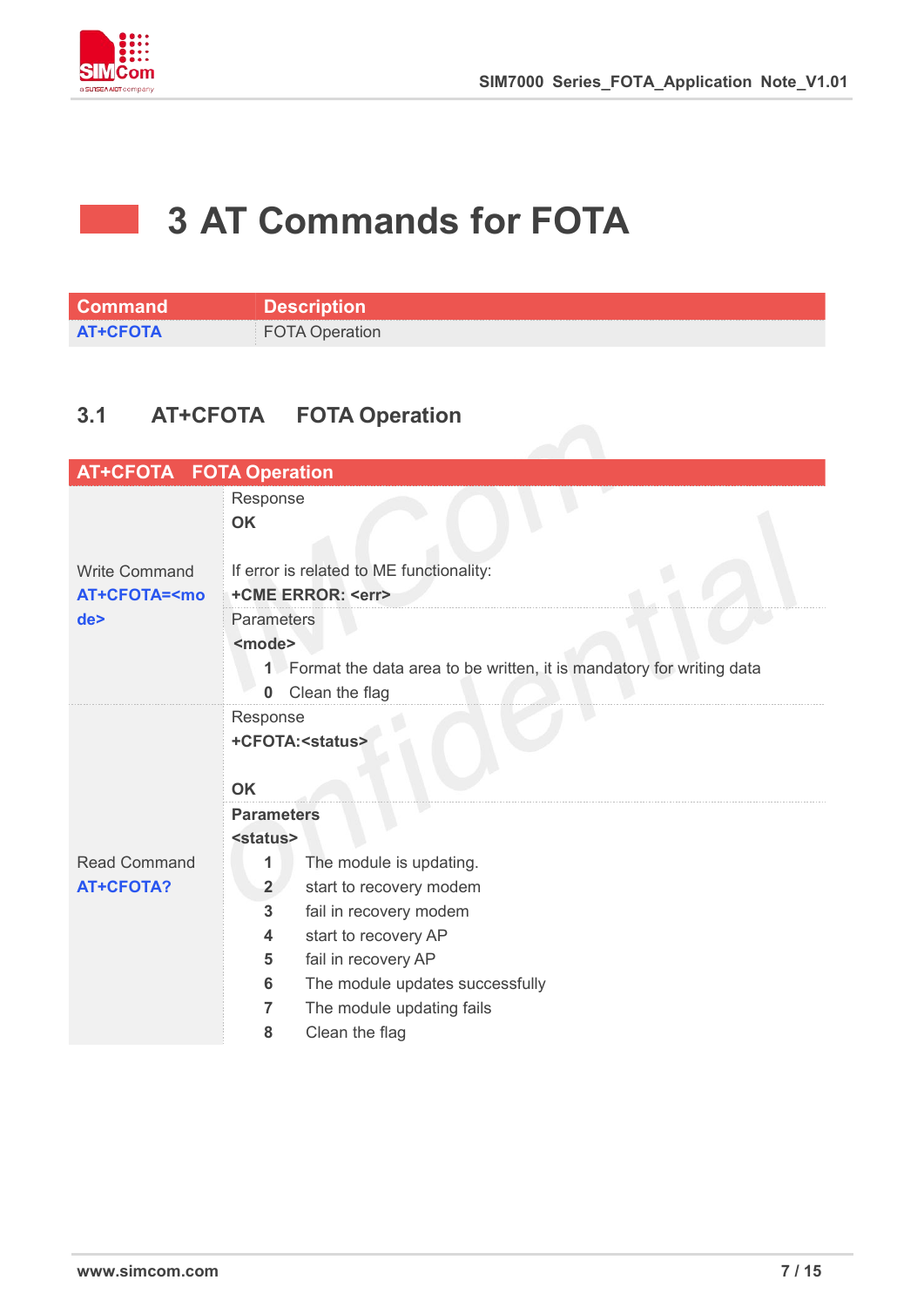

# **4 Bearer Configuration**

Usually module will register PS service automatically.

### **4.1 PDN Auto-activation**

**//Example of PDN Auto-activation.**

| <b>AT+CPIN?</b>                 | //Check SIM card status                            |
|---------------------------------|----------------------------------------------------|
| +CPIN: READY                    |                                                    |
| <b>OK</b>                       |                                                    |
| AT+CGDCONT=1,"IP",""            | //Configure APN for registration when needed       |
| <b>OK</b>                       |                                                    |
| AT+CSQ                          | //Check RF signal                                  |
| +CSQ: 27,99                     |                                                    |
| <b>OK</b>                       |                                                    |
| AT+CGATT?                       | //Check PS service.                                |
| +CGATT: 1                       | //1 indicates PS has attached.                     |
| <b>OK</b>                       |                                                    |
| AT+COPS?                        | //Query Network information, operator and network  |
| +COPS: 0,0,"CHN-CT",9           | mode 9, NB-IOT network                             |
| <b>OK</b>                       |                                                    |
| <b>AT+CGNAPN</b>                | //Query the APN delivered by the network after the |
|                                 | CAT-M or NB-IOT network is successfully            |
|                                 | registered.                                        |
| +CGNAPN: 1,"ctnb"               | //"ctnb" is APN delivered by the CAT-M or NB-IOT   |
|                                 | network. APN is empty under the GSM network.       |
| <b>OK</b>                       |                                                    |
| AT+CNCFG=1,"ctnb","cdma","1234" | //Before activation please use AT+CNCFG to set     |
|                                 | APN\user name\password if needed.                  |
| <b>OK</b>                       |                                                    |
| AT+CNACT=1                      | //Activate network                                 |
| <b>OK</b>                       |                                                    |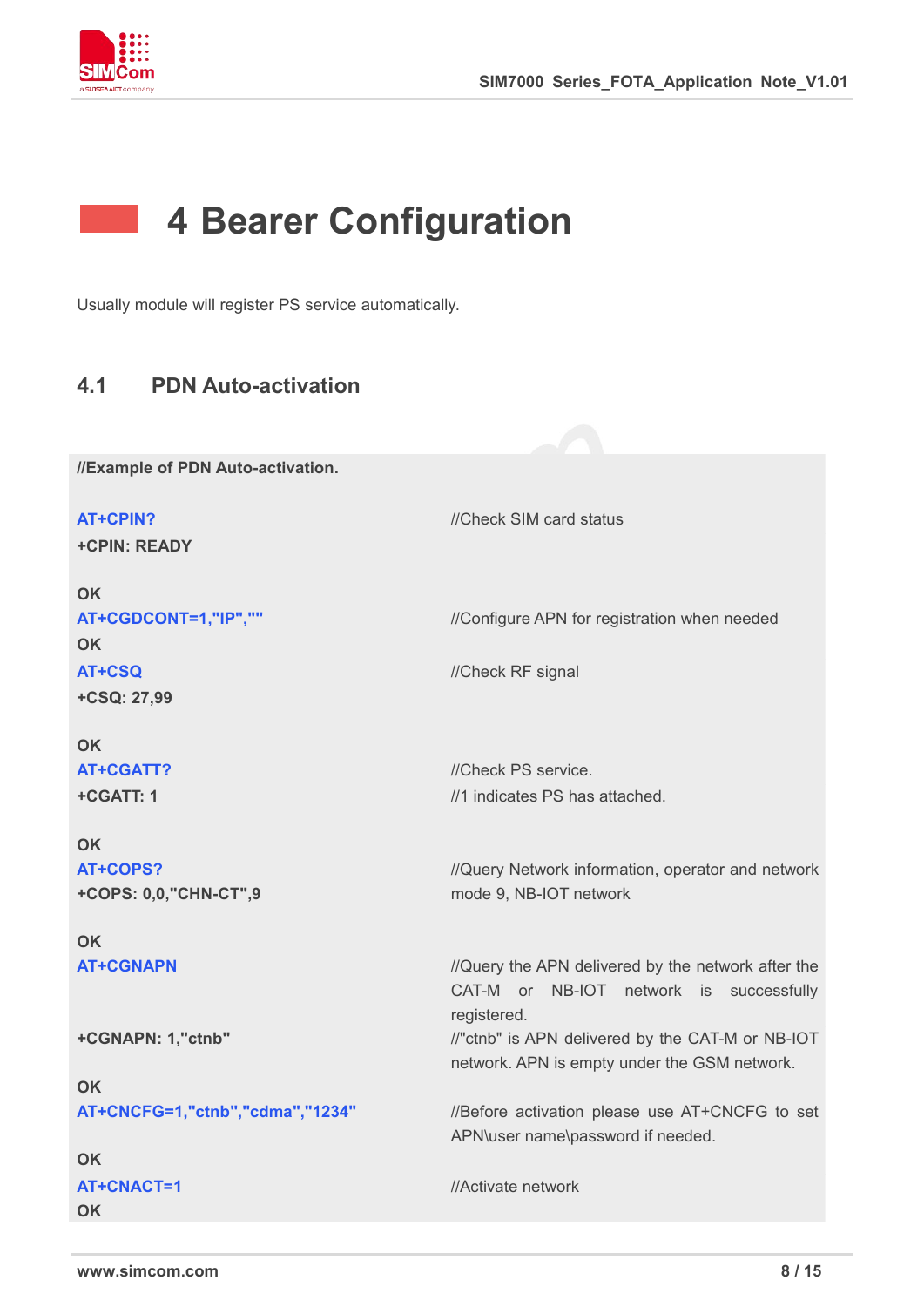

| <b>+APP PDP: ACTIVE</b>   |  |
|---------------------------|--|
| AT+CNACT?                 |  |
| +CNACT: 0,1,"10.94.36.44" |  |

//Get local IP

**OK**

### **4.2 APN Manual configuration**

If not attached automatically, could configure correct APN setting.

**//Example of APN Manual configuration. AT+CFUN=0** //Disable RF **+CPIN: NOT READY OK AT+CGDCONT=1,"IP","ctnb"** //Set the APN manually **OK AT+CFUN=1** //Enable RF **OK +CPIN: READY AT+CGATT?** //Check PS service. **+CGATT: 1 OK** //1 indicates PS has attached. **AT+CGNAPN** *I/Query the APN delivered by the network after the* CAT-M or NB-IOT network is successfully registered. **+CGNAPN: 1,"ctnb" OK** //"ctnb" is APN delivered by the CAT-M or NB-IOT network. APN is empty under the GSM network. **AT+CNCFG=1,"ctnb","cdma","1234"** //Before activation please use AT+CNCFG to set APN\user name\password if needed. **OK AT+CNACT=1 OK +APP PDP: ACTIVE** //Activate network **AT+CNACT?** //Get local IP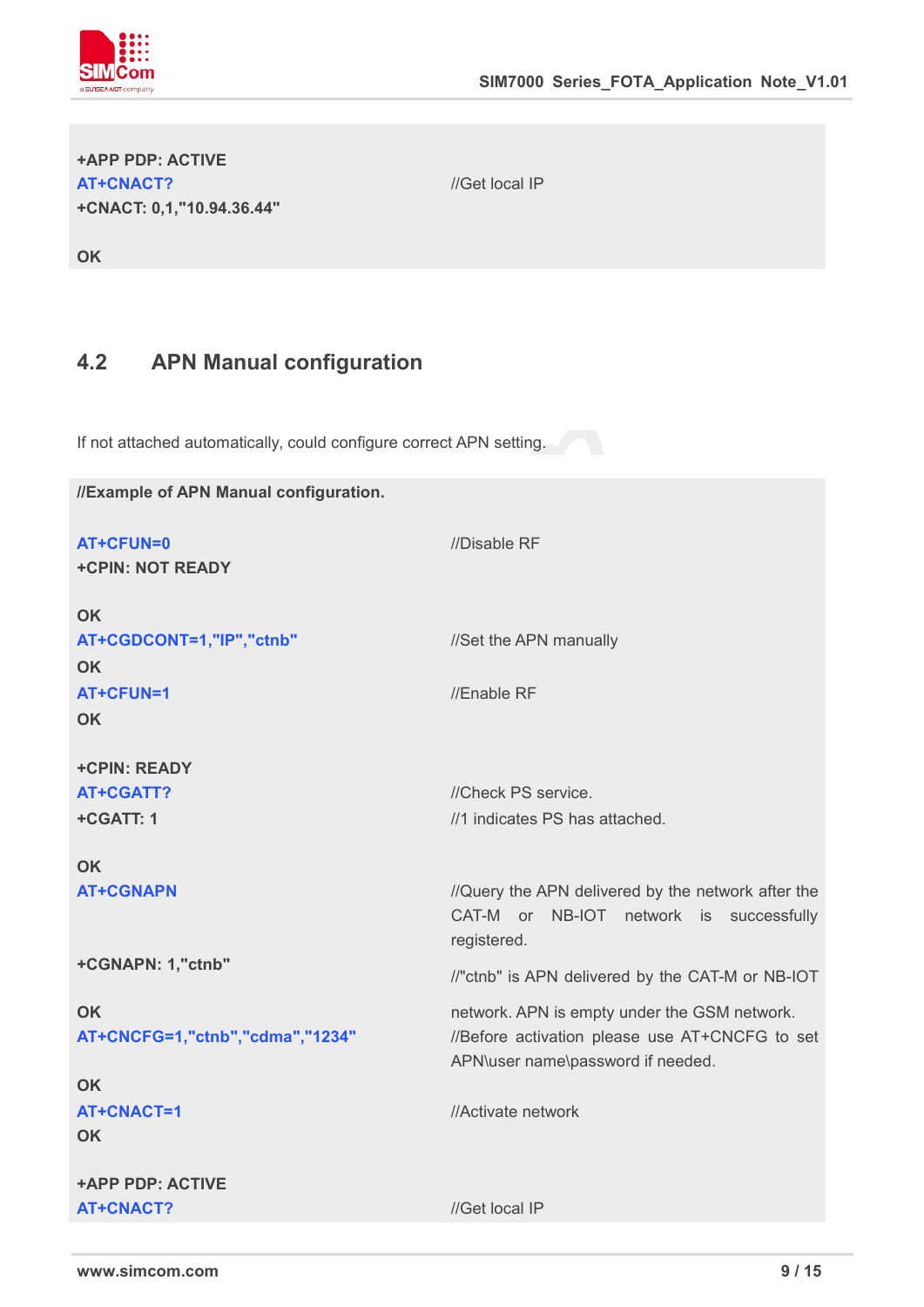

**+CNACT: 0,1,"10.94.36.44"**

**OK**

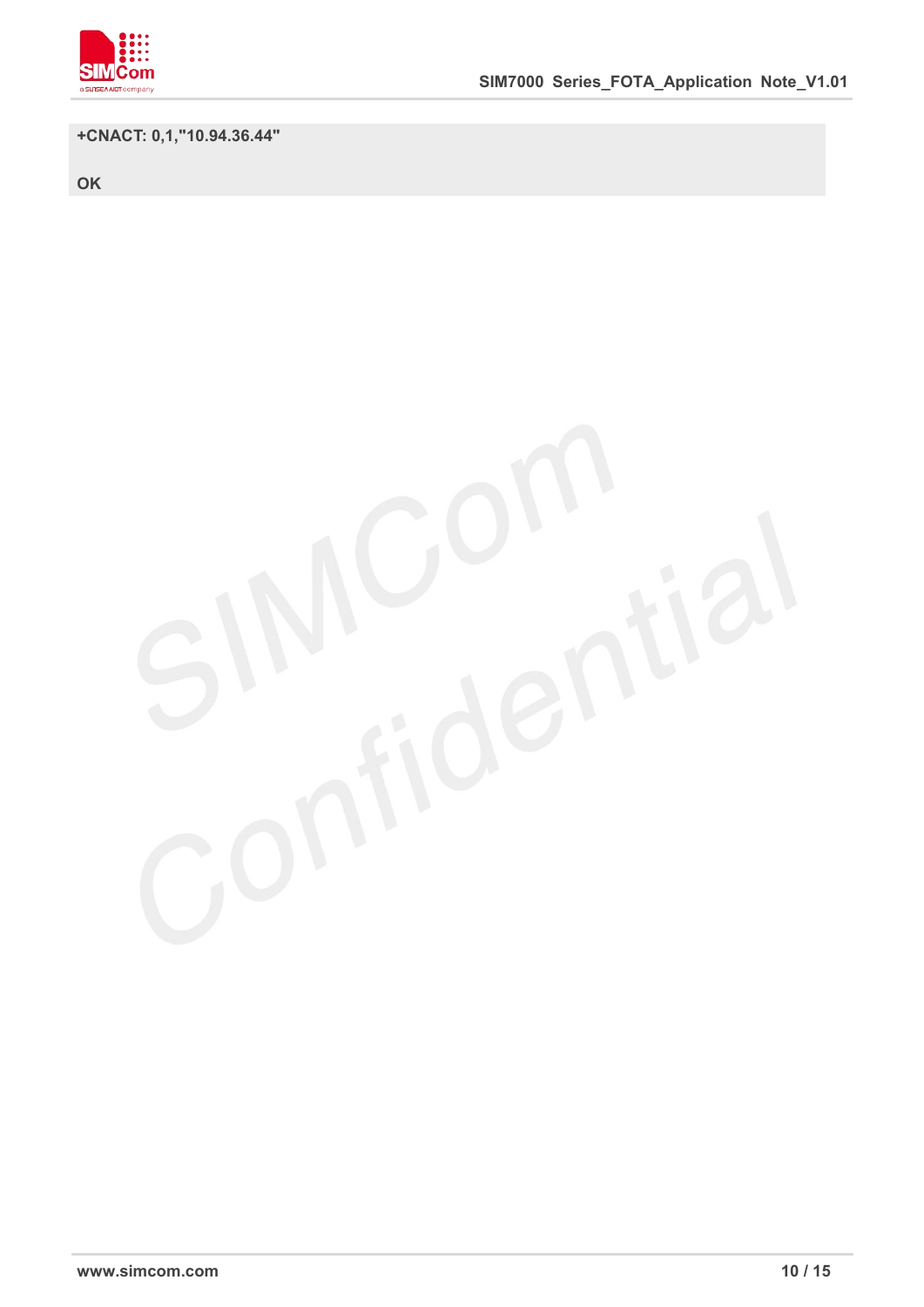

# **5 FOTA Examples**

#### **5.1 SIMCom supports delta firmware file**

When customer needs to upgrade the onsite SIM7000 Series Firmware from Version A to Version B, they can send the upgrade requirement to SIMCom via their module provider. SIMCom will provide related delta firmware file according to the information of Version A and Version B provided by customer. The size of the delta firmware file depends on the difference of Version A and Version B.

#### **5.2 The module gets the delta firmware file**

Local delta package name must be update.zip, otherwise cause to upgrade is failed.

#### **5.2.1 Download delta firmware file from HTTP server**

Customers usually use MCU to connect with SIM7000 Series, therefore customer's MCU needs to get the delta firmware file first. This procedure is diversified, it may be by GPRS, or other methods. If GPRS method is used, customers can consider using HTTP to download delta firmware file from the customer's server. If MCU acquires delta firmware file by GPRS method, customer may start a session via SMS or other methods.

SIMCom defines the upgrading process: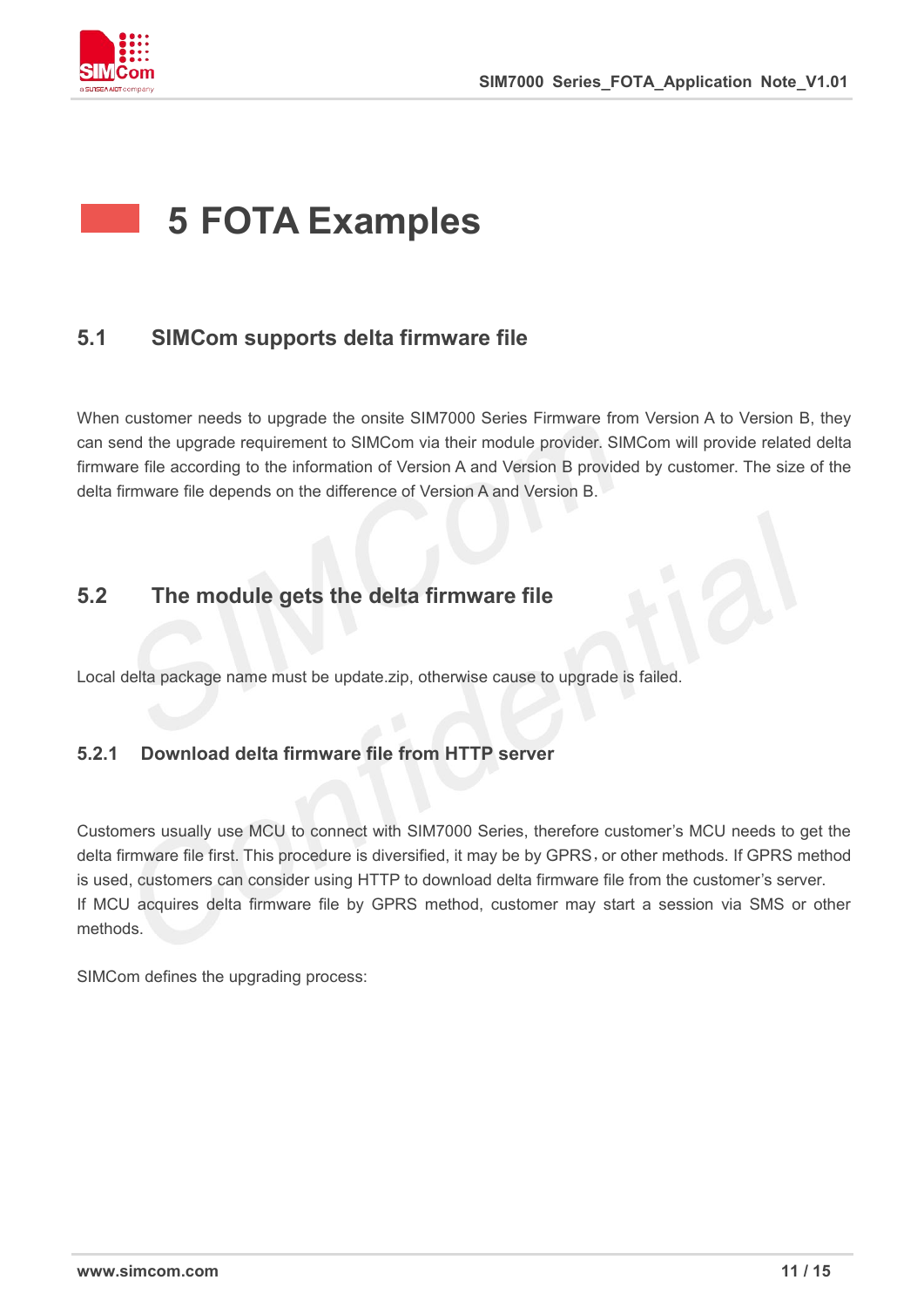



As shown in the above figure, the following steps must be done to update the firmware when the delta file is put on the HTTP(S) server:

- 1) Get the delta file from SIMCOM
- 2) Put the delta file on HTTP(S) server.
- 3) Execute AT+HTTPSTOFS command.
- 4) The module starts to download the delta file automatically.
- 5) After the delta file is downloaded, executing AT+CFOTA=1 to update the firmware.

Here SIMCom provides an example to acquire delta firmware file by using SIM7000 Series HTTP function:

**//FOTA examples of download delta firmware file from HTTP server**

```
AT+CNACT=1,1 //Open GPRS session.
OK
AT+HTTPTOFS="http://112.74.93.163:12345/V1
//Open the HTTP get session. ___V2/update.zip","/fota/update.zip"
OK
+HTTPTOFS: 200,109285
```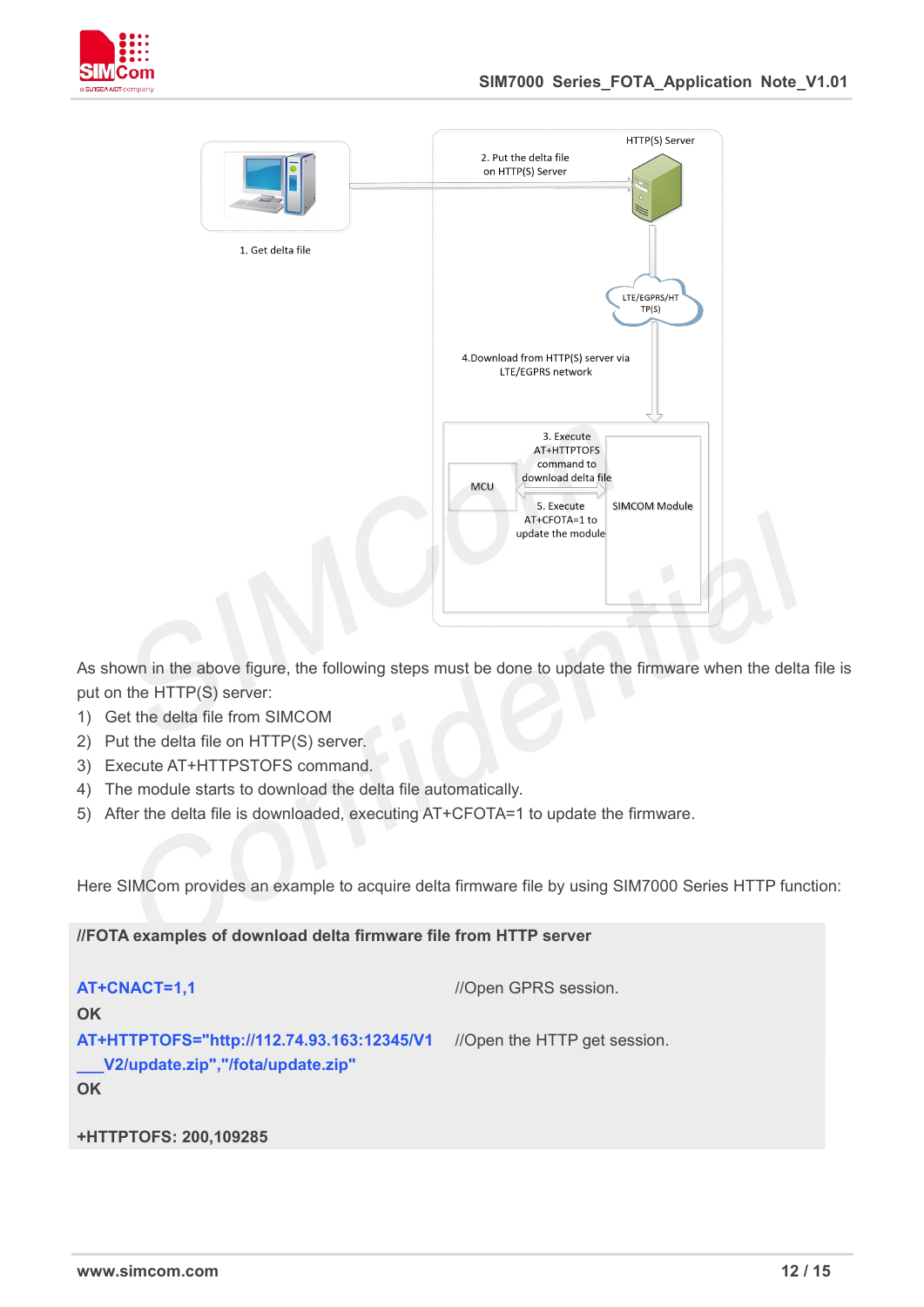

#### **5.2.2 Download delta firmware file from FTP server**

Here SIMCom provides an example to acquire delta firmware file by using SIM7000 Series FTP function:

```
//FOTA examples of download delta firmware file from FTP server
AT+CNACT=1,1 //Open GPRS session.
OK
AT+FTPCID=1 //Configure the FTP session.
OK
AT+FTPSERV="112.74.93.163" OK
AT+FTPUN="tmf" OK
AT+FTPPW="tmf123" OK
AT+FTPGETNAME="update.zip" //Configure FOTA download filename
OK
AT+FTPGETPATH="/" OK
AT+FTPEXTGET=2,1,"update.zip" //Configure FTP download /fota/ and downloading
OK
AT+FTPTOFSST //Get FTP download status
+FTPTOFSST: 1,0,10
OK
                         //Download success
```
**+FTPEXTGETFILE: 1,0**

#### **5.2.3 Download delta firmware file through USB/AT port**

Customers usually use MCU to connect with SIM7000 Series, therefore customer's MCU needs to get the delta firmware file first. This procedure is diversified, it may be by AT port, or other methods. If AT port method is used, customers can consider using AT command to download delta firmware file.

Here SIMCom provides an example to acquire delta firmware file by AT port:

**//FOTA Examples of download delta firmware file through USB/AT port Step 1:**

**www.simcom.com 13 / 15**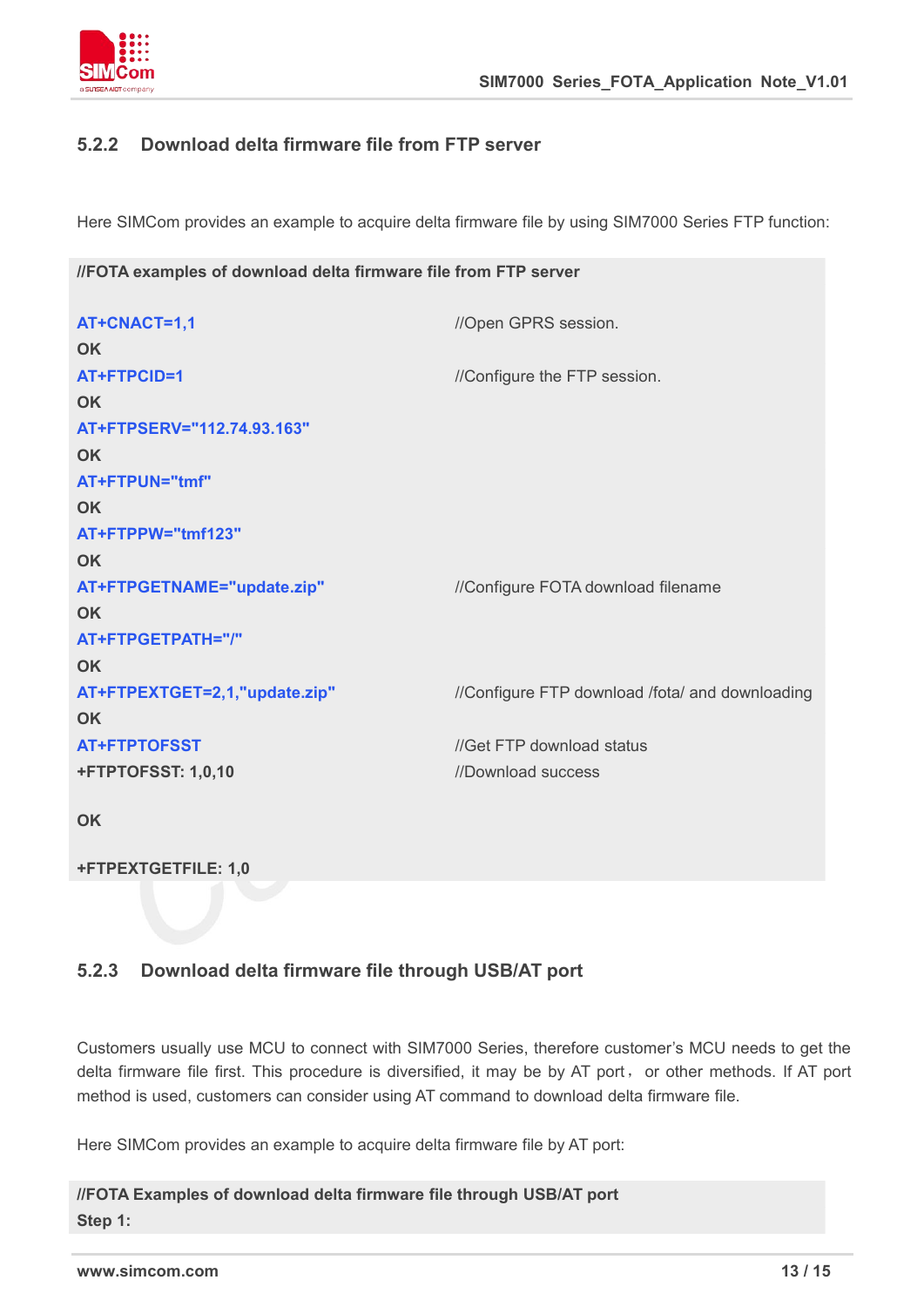

| <b>AT+CFSINIT</b><br><b>OK</b>                                                                                        | //Initialize the FS AT command                                                                                                                                                               |
|-----------------------------------------------------------------------------------------------------------------------|----------------------------------------------------------------------------------------------------------------------------------------------------------------------------------------------|
| Step 2:                                                                                                               | //Set file parameters and get ready to write the                                                                                                                                             |
| AT+CFSWFILE=1,"update.zip",0,10000,10000<br><b>DOWNLOAD</b>                                                           | data to the beginning of the file "update.zip " in                                                                                                                                           |
| //It is ready to receive data from UART, and DCD /custapp/ folder, which size is 10000 bytes.<br>has been set to low. |                                                                                                                                                                                              |
| $\ldots$ // data                                                                                                      | //Begin to download data to UART.                                                                                                                                                            |
| //All data has been received over, and //Data transfer is finished<br><b>OK</b><br>DCD is set to high.                |                                                                                                                                                                                              |
| Step 3:                                                                                                               |                                                                                                                                                                                              |
| AT+CFSWFILE=1,"update.zip",1,10000,10000                                                                              | //Set file parameters and get ready to write the                                                                                                                                             |
| <b>DOWNLOAD</b>                                                                                                       | data to the end of the file "update.zip" in /custapp/                                                                                                                                        |
| has been set to low.<br>$\ldots$ // data                                                                              | // It is ready to receive data from uart, and DCD folder, which size is 10000 bytes. The size is<br>determined by the remaining size of the delta file.<br>//Begin to download data to UART. |
| //All data has been received over, and //Data transfer is finished<br><b>OK</b><br>DCD is set to high.                |                                                                                                                                                                                              |
| Step 4:                                                                                                               |                                                                                                                                                                                              |
| Repeat Step 3 until the delta file is all sent to the<br>modem.                                                       |                                                                                                                                                                                              |
| Step 5:                                                                                                               |                                                                                                                                                                                              |
| <b>AT+CFSTERM</b><br><b>OK</b>                                                                                        | //Terminate the FS command                                                                                                                                                                   |

# **5.3 MCU requires the module to update by sending AT commands**

After writing the delta firmware file into SIM7000 Series flash memory successfully, MCU should send instruction to module by AT command to start the update. Once getting the instruction, the module will automatically reset itself and then enter FOTA upgrading process. After upgrading finished, the module will restart again automatically.

#### **//FOTA examples of update the firmware**

| AT+CFOTA=1 | //Set the flag bit for FOTA update, and reset |  |
|------------|-----------------------------------------------|--|
|            | module automatically                          |  |
| OK         | //The module enters into FOTA upgrading       |  |